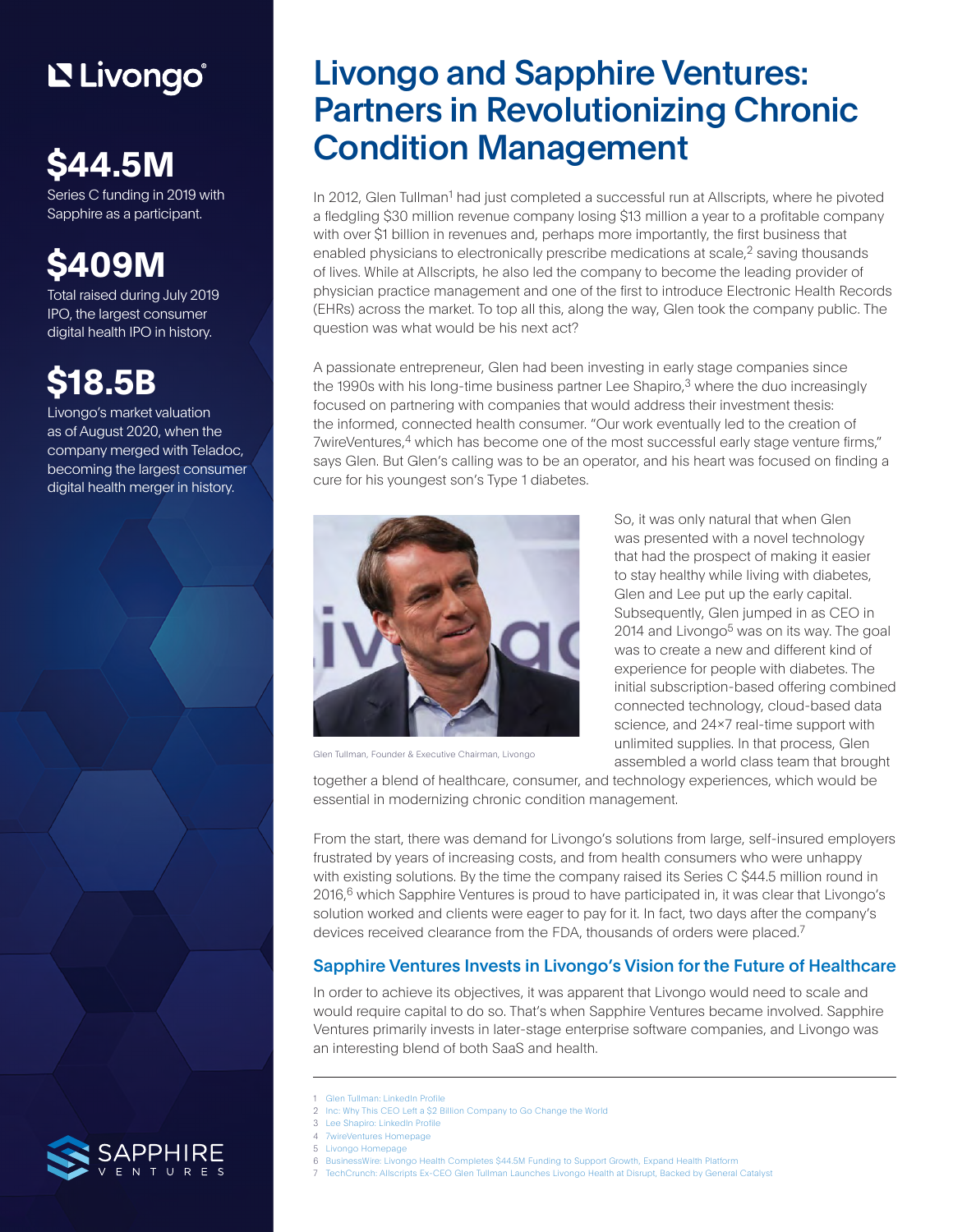## L'Elivongo®

### **"**

I always tell entrepreneurs that you can get money from anywhere, but value only comes from a select group of VCs who share your passion and vision—these are true partners. Sapphire has stepped up in every way since day one with business advice, conference invitations, introductions, and perhaps most valuable, helping us recruit the leaders of our executive team. That's amazing, and that's the Sapphire team."

#### **[Glen Tullman](https://www.linkedin.com/in/glen-tullman-76108566/)**

Founder & Executive Chairman, Livongo

"When we first met Glen and started learning about Livongo, we were moved by his mission to revolutionize chronic healthcare using the power of technology," says David Hartwig, Managing Director at Sapphire Ventures. "Then, we started looking at metrics related to operational performance. Specifically, we wanted to see whether sales were being made efficiently and if customers were demonstrably satisfied with the solution. The numbers were off the charts."



David Hartwig, Managing Director, Sapphire Ventures & Courtnee LeClaire, CMO, Livongo

Sapphire looks for Companies of Consequence, meaning companies that not only have impact, but also have the ability to operate at a very large scale. What made Livongo attractive was that by creating a new and different way to manage diabetes and other chronic conditions, it would have a meaningful impact on individuals' lives and a massive impact economically by reducing the cost of care—exactly the winwin Sapphire looks for. In addition, Livongo's sales motion wasn't just working, it was working well, which is a simple, yet essential element to rapidly scaling a business.

"The traditional advice from VCs to CEOs is to focus," says Rajeev Dham, Managing Director at Sapphire Ventures. "With Glen, we saw that Livongo was able to tackle

an incredible challenge with a strong focus and drive incredible innovation. His team also understood the whole person and how other conditions were intimately connected. So, we encouraged the team to keep going and not limit themselves."

Since partnering, Sapphire has provided Livongo with support across business development, marketing, talent, and capital markets. Sapphire's talent team helped place four major roles for the company. In just a few years, Sapphire helped place Livongo's Chief People Officer Arnnon Geshuri.<sup>8</sup> Since then, Arnnon and his team have built Livongo's company culture, which has a less than 5% attrition rate and a consistent employee engagement score over 80%. Sapphire also helped place Chief Marketing Officer Courtnee LeClaire,<sup>9</sup> SVP Corporate Controller Nerissa Canonizado,<sup>10</sup> and Director of Strategic Finance Shiv Sachdev,<sup>11</sup> who was essential in leading Livongo's IPO.

In addition, Sapphire's business development team turned to its enterprise network to make introductions, support contracts, and raise awareness for Livongo's unique approach to healthcare. Introductions to companies like Phillips 66 resulted in six figure ARR for Livongo. Sapphire also helped Livongo amplify the company's brand and network, including providing numerous speaking engagements at Sapphire events such as the firm's annual invite-only CIO Summit and access to Fortune 500 CEO networks via events like SAP's CEO Summit.

### Livongo Goes Public and Becomes a True Company of Consequence

In the years following Sapphire's initial investment, Livongo would realize its vision of expanding beyond diabetes care and empowering people with hypertension, weight management, and mental health challenges. After completing its Series C round, Livongo raised two more rounds of funding to further help the business scale, with Sapphire participating in each. When the time was right, in 2019, Glen announced his intention to take Livongo public.<sup>12</sup>

- 
- 8 [Arnnon Geshari: LinkedIn Profile](https://www.linkedin.com/in/arnnongeshuri/)
- 9 [Courtnee LeClaire: LinkedIn Profile](https://www.linkedin.com/in/courtneeleclairewestendorf/)
- 10 [Nerissa Canonizado: LinkedIn Profile](https://www.linkedin.com/in/nerissa-c-b53236/)
- 11 [Shiv Sachdev: LinkedIn Profile](https://www.linkedin.com/in/shiv-sachdev-a97b2517/)
- 12 [XConomy: Livongo Upsizes IPO to \\$355M in Bid to Become Netflix of Health](https://xconomy.com/san-francisco/2019/07/24/livongo-upsizes-ipo-to-355m-in-bid-to-become-netflix-of-health/)